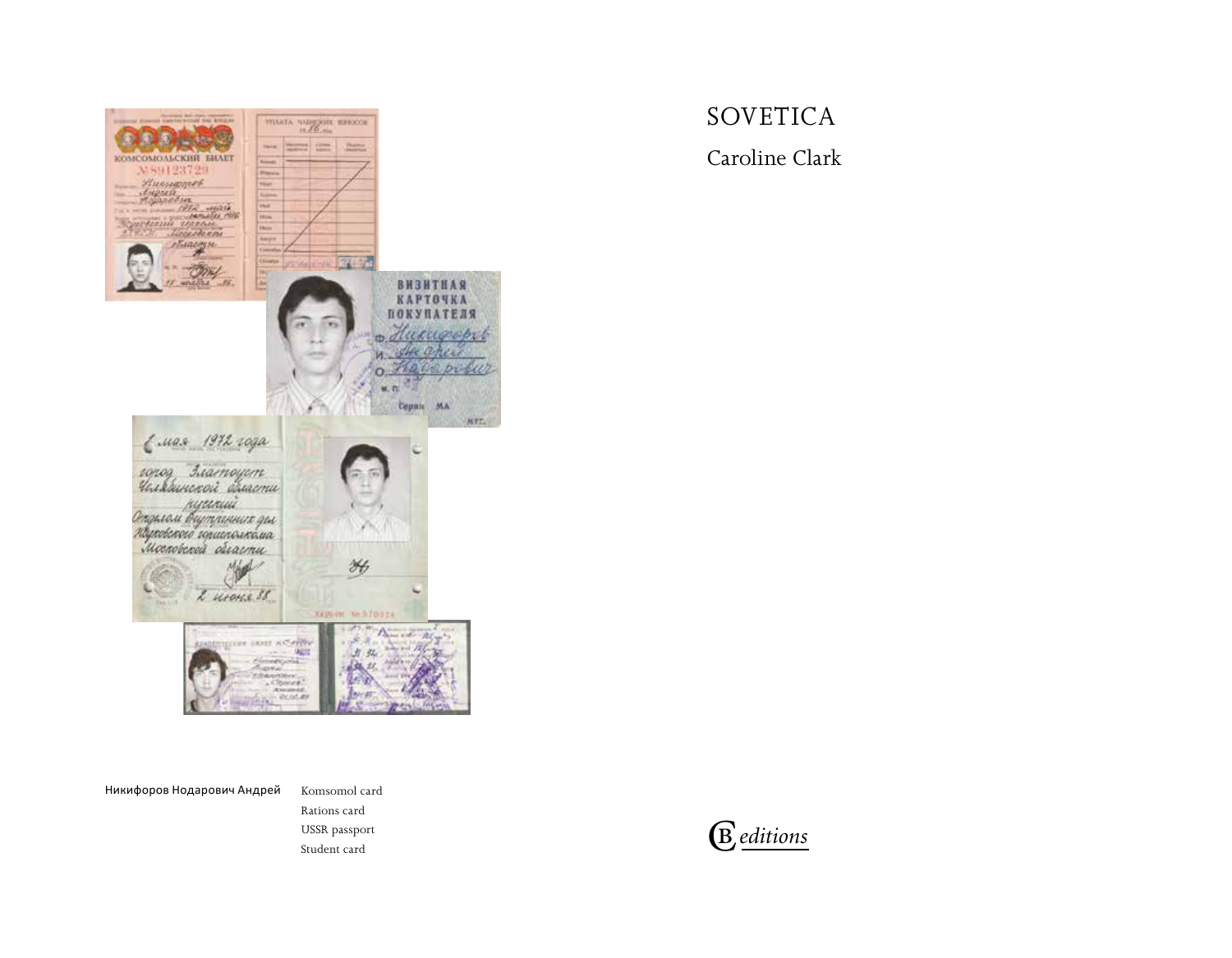For Greta and Christa

First published in 2021 by CB editions 146 Percy Road London W12 9QL www.cbeditions.com

All rights reserved

© Caroline Clark, 2021 Colour photographs © Andrei Nikiforov Black-and-white photographs © Ilya Gorikh

The right of Caroline Clark to be identified as author of this work has been asserted in accordance with the Copyright, Designs and Patents Act, 1988

Printed in England by Imprint Digital, Exeter

ISBN 978–1–909585–43–0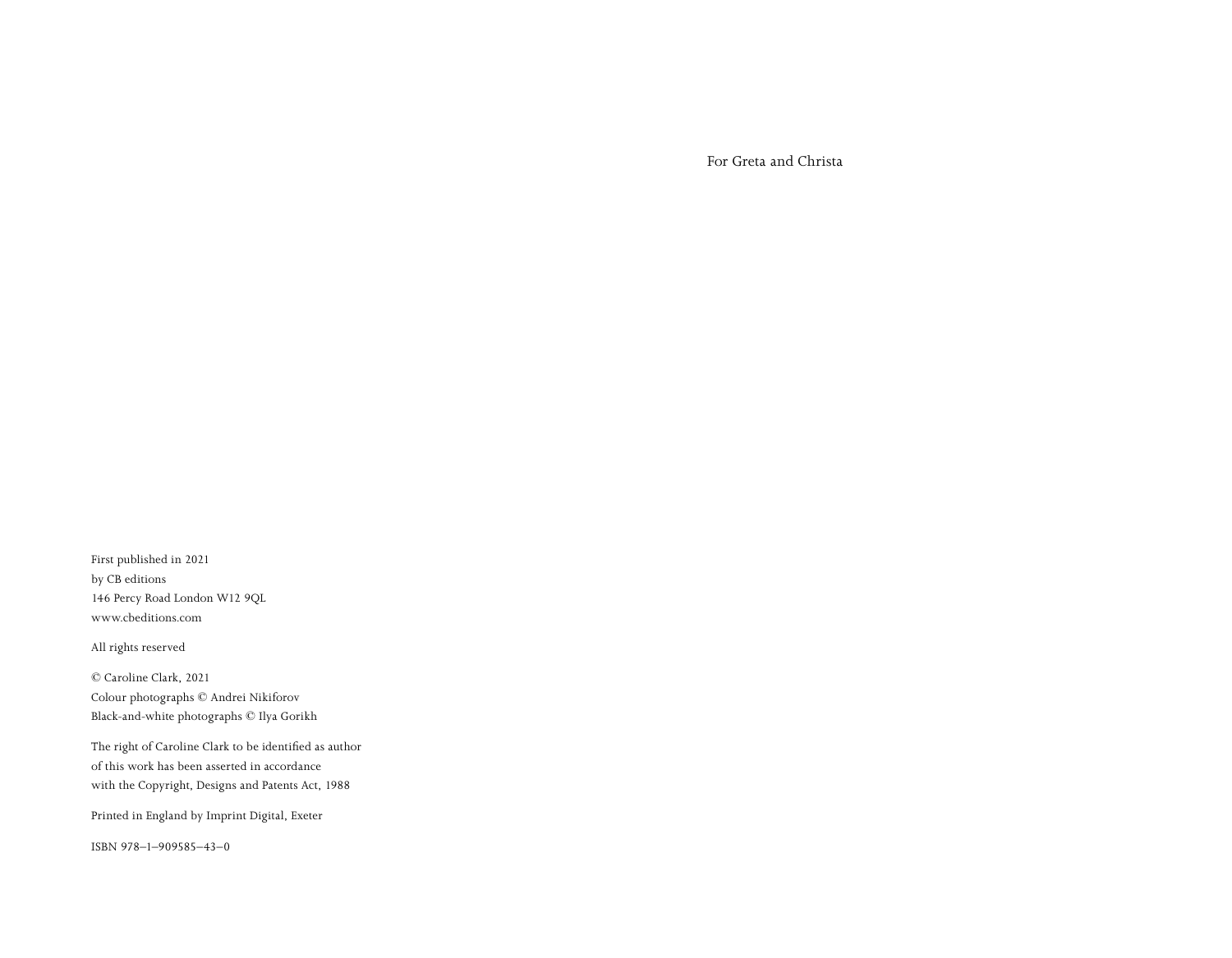# **Acknowledgements Contents**

My thanks to *C*onfingo, The Fortnightly Review and Tentacular. I am especially grateful to Anthony Barnett, editor of *Snow lit rev*, who published the first extracts from this book.

My thanks to Kelda Folliard, Clare Hitchen, Alexandra Hudson and Ursula McGeoch for their early encouragement with the book.

My thanks to David Rose for his support and the afterword.

Finally, I thank the person whose stories these are: thank you, Andrei, for telling me your stories and letting me retell them. And thank you, Andrei and Ilya, for your slides and photographs.

### **Colour slides**

| front cover |
|-------------|
| 2           |
| 11          |
| 15          |
|             |
| 17          |
| 21          |
| 35          |
| 37          |
| 47          |
| 53          |
|             |

### **Black-and-white photos**

| By the stadium (Sliva, Oleg, Pasha)                        | 53 |
|------------------------------------------------------------|----|
| Black-and-white photos                                     |    |
| Pasha and Vovchik (top); Andrei (below)                    |    |
| Dimon air guitar (top); Dimon and 'MacDosha' (below)       | 8  |
| Andrei looking back                                        | 28 |
| Dimon and Olga                                             | 30 |
| Andrei stamping                                            | 32 |
| Seryoga                                                    | 41 |
| Andrei in practice trenches (above); Stone grenade (below) | 51 |

| Scrapheap      | $\mathbf{1}$   | Dragon                  | 29 |
|----------------|----------------|-------------------------|----|
| Town           | 3              | Sweet                   | 30 |
| <b>Broad</b>   | 3              | Flower                  | 31 |
| Chebureki      | $\overline{4}$ | Pizzeria                | 33 |
| Idiots         | $\overline{4}$ | MacDonalds              | 33 |
| Nose           | 5              | Autograph               | 34 |
| Pasha          | 6              | Americans               | 36 |
| Palich         | 9              | Kiosk                   | 37 |
| Adventure      | 9              | Job                     | 38 |
| Olympics       | 10             | Documents               | 39 |
| <b>Boots</b>   | 11             | Homebrew                | 40 |
| Grandmother    | 12             | Cabbage                 | 40 |
| Duck           | 13             | Rifle                   | 41 |
| <b>Stars</b>   | 13             | Armchair                | 42 |
| Elecktrichka   | 14             | Letter                  | 43 |
| <b>Bread</b>   | 16             | Factory                 | 44 |
| Hole           | 17             | Overcoat                | 45 |
| Lassie         | 18             | Clothes                 | 45 |
| English        | 18             | <b>Book</b>             | 46 |
| Radio          | 19             | Record                  | 46 |
| <b>Baltics</b> | 19             | Help                    | 48 |
| Free           | 20             | Chalk                   | 48 |
| Joke           | 21             | Culture                 | 49 |
| Bun            | 22             | <b>News</b>             | 50 |
| Ads            | 23             | Spear                   | 50 |
| Ticket         | 24             | Hammer                  | 52 |
| Soap           | 25             | Field                   | 53 |
| Paste          | 25             |                         |    |
| Haircut        | 26             | Afterword by David Rose | 54 |
| Portrait       | 27             | Note on the photographs | 55 |
|                |                |                         |    |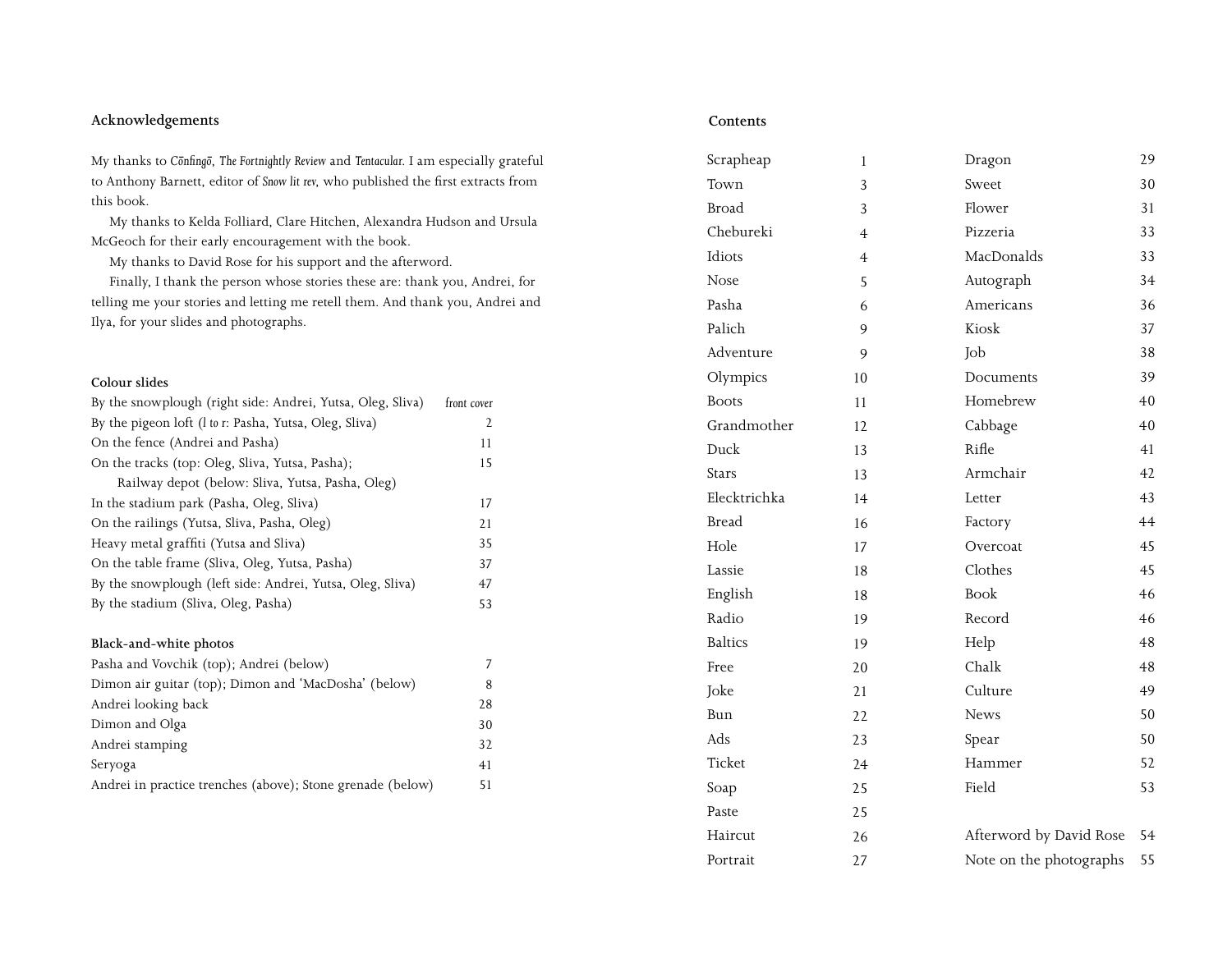## **Scrapheap**

The scrapheap was the place we'd always go. The centre of our lives. Every yard had their own one. You couldn't just go to someone else's. It was part of our yard. There were sometimes fights but usually we just dredged through looking for stuff.

### Once

me and a friend found a bottle with some white liquid in it like milk. The first thing he did of course was to smash it against the fence, but it flew past the fence to where there was a park we called the little forest where people used to beat their rugs. A moment later an angry woman came running towards us covered in white liquid. She tried to grab my friend by his ear, but he got away.